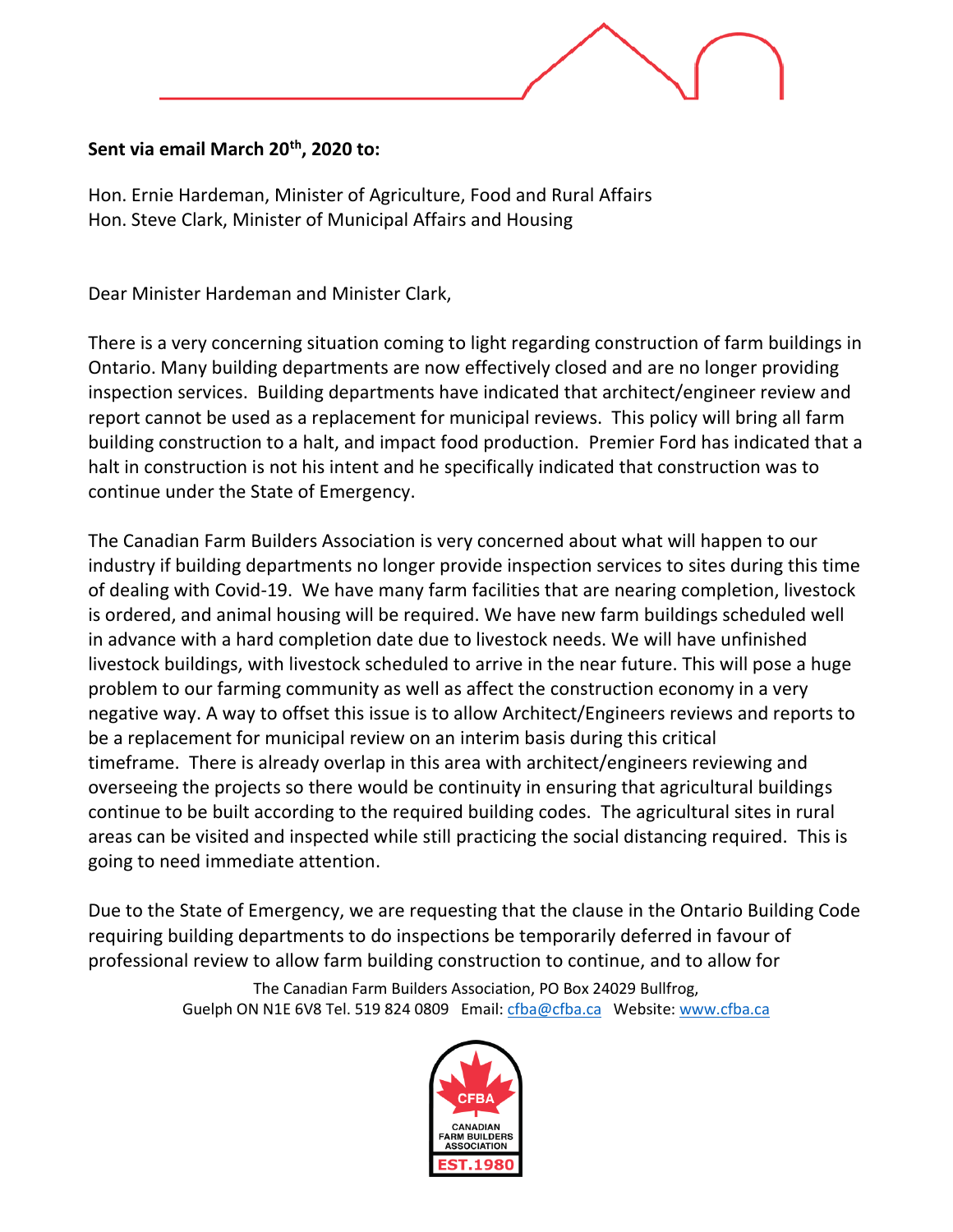continued production of food. We recommend that a provincial policy be established to allow professional review while municipal building departments are not available. This is critical to the viability of the farm building industry and continued food production within the province.

We have discussed this matter with senior representatives of the Ontario Building Officials Association (OBOA) and they are ready to help. A plan of action to address this issue would support continued confidence in government through these turbulent times, and moving forward.

We thank you for your attention to this critical matter.

We have cc'd the following potential stakeholders:

Michael Leach, P. Eng. President Canadian Farm Builders Association

Brian Brubacher Vice President Canadian Farm Builders Association

Terry Rothwell, P. Eng. Past President Canadian Farm Builders Association

Steve Beadle, P. Eng. Engineer, Farm Buildings Engineer, Sheep and Swine Housing Ministry of Agriculture, Food and Rural Affairs

Grant Brouwer President Ontario Building Officials Association

> The Canadian Farm Builders Association, PO Box 24029 Bullfrog, Guelph ON N1E 6V8 Tel. 519 824 0809 Email: [cfba@cfba.ca](mailto:cfba@cfba.ca) Website[: www.cfba.ca](http://www.cfba.ca/)